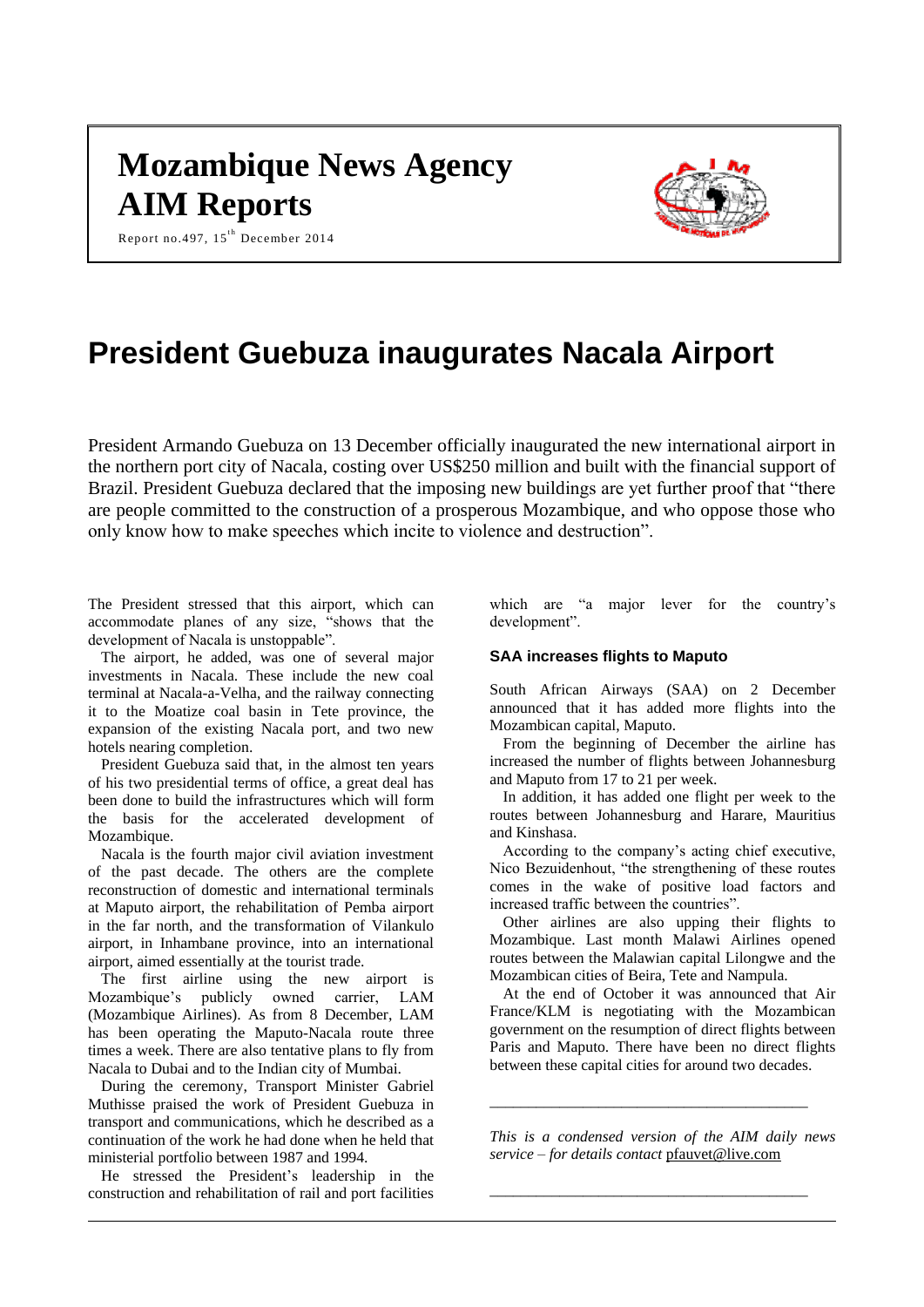# **CNE to give results sheets to Constitutional Council**

The National Elections Commission (CNE) will hand over to the Constitutional Council, the country's highest body in matters of constitutional and electoral law, all the results sheets from the 15 October general elections that it has asked to see, CNE spokesperson Paulo Cuinica told AIM.

On 12 December, the CNE received a request from the Council for the provincial results sheets drawn up by the 11 provincial elections commissions, and district or city results sheets from the central province of Zambezia.

The Council wanted to see the results sheets from the provincial capital, Quelimane, and from the districts of Ile, Inhassunge, Alto Molocue, Lugela, Maganja da Costa, Milange, Mocuba, Namacura, Namarroi, Nicoadala and Pebane.

The Council also asked for the originals of all the polling station results sheets that were rejected because the CNE computer system could not process them.

Finally, it asked the CNE to clarify the claims by the weekly paper "Canal de Mocambique" that results sheets have gone missing. The paper has for weeks been running a campaign against the CNE, claiming that it is "hiding" the results sheets.

Cuinica categorically denied such claims. He said that the polling station results sheets used to draw up the provincial results were all sent to Maputo, where they are kept in a warehouse to which three CNE members have keys – they are members appointed by the three main political parties, the ruling Frelimo Party and the two opposition forces, Renamo and the Mozambique Democratic Movement (MDM).

But there are other copies of the same results sheets in the districts. Each polling station sent a results sheet and all the valid votes to the district or city elections commission. They are kept by the Commissions, Cuinica said, in case the Constitutional Council should order a recount of the votes cast at any particular polling station.

The invalid votes are not kept in the districts. They were sent to Maputo, where the CNE looked at each and every one of them in late October, to check whether they really were invalid. The CNE was able to rescue about 23 per cent of them, and distributed them among the various parties and candidates.

The computers will not accept results sheets that contain mathematical mistakes – either honest mistakes made by tired polling station staff in the middle of the night, or attempts to deliberately tamper with the sheets and alter the results.

In such cases, Cuinica said, the correct results might be recovered from the polling station minutes, or from the copies of the results sheets given to the accredited monitors from the political parties. But if they all contain the same mistake, or the same tampering, then the results sheet cannot be recovered and that polling station is excluded from the final count.

The Constitutional Council is charged with validating and proclaiming the election results. But first it had to deal with the appeals lodged by the political parties. There were ten of these – one from Frelimo, two from Renamo, four from the MDM, and one from PUMILD (United Party of Mozambique for Democratic Freedom).

It took the seven judges on the Council most of November and the first few days of December to deal with the appeals. Only then could the Council turn to the major task of analysing the entire election, and judging the accuracy, or otherwise, of the results announced by the CNE on 30 October.

# **All district capitals electrified by year end**

The capitals of all of Mozambique's 128 districts will be electrified by 31 December, according to Energy Minister Salvador Namburete.

Namburete was speaking in Macossa, in the central province of Manica, on 4 December during a ceremony at which this district capital was connected to the national grid. An identical ceremony took place earlier in the day in Nhacolo, capital of Tambara district.

He said that only four districts remain to be electrified – Massangena and Chicualacuala in Gaza province, Maringue in Sofala and Nipepe in Niassa. Work is under way in all four of these small towns and it is expected that the electrification projects will be completed by the end of the year.

The Minister added that the government has thus complied fully with the rural electrification plan that forms part of its five year programme for 210-2014.

With the electrification of Macossa and Tambara, all the district capitals in Manica are now receiving power from the national grid. The challenge now, Namburete said, is to take electrification down to the administrative posts.

The figure of 128 refers to the number of districts existing when the electrification plan was drawn up. Since then 13 new districts have been created, which used to be administrative posts. Seven of these are already linked to the grid, but six are not.

Namburete said the electrification of Macossa and Tambara is part of a broader rural electrification programme, which includes the construction of transmission and distribution lines in the Sofala districts of Maringue and Muanza, and the expansion of four sub-stations.

This project, costing more than US\$55 million, was cofinanced by the African Development Bank (ADB), the OPEC Fund, and the publicly owned Mozambican electricity company, EDM.

Since the launch of the rural electrification plans, EDM and its partners have been spending an average of US\$100 to US\$120 million a year.

Namburete said the challenge for the coming period will be to intensify the productive use of electricity, through building systems which make it possible to improve agricultural production and productivity, create jobs and promote business.

Electricity, he added, cannot be seen as a final product, but as a catalyst for development, since "where there is no energy, there is no development".

#### **Korean loan for Quelimane Hospital**

The South Korean government is to make available to the Mozambican authorities an additional loan of US\$25 million for the construction of Quelimane Central Hospital, in the capital of Zambezia province.

To this end, notes on the project were initialled in Maputo on 10 December by Deputy Foreign Minister Eduardo Koloa and by the South Korean ambassador, Hee-yoon Kang.

The total estimated cost of building the hospital is US\$56 million, co-financed by the Mozambican and South Korean governments.

Construction of the hospital, which will contain 600 beds, began in 2013. It is being built by a consortium of the Korean companies Sammi Construction. Co ltd and Yul trading corporation, and should be completed within 24 months (i.e. by the end of April 2015).

The hospital will provide services that cannot be found elsewhere in Zambezia.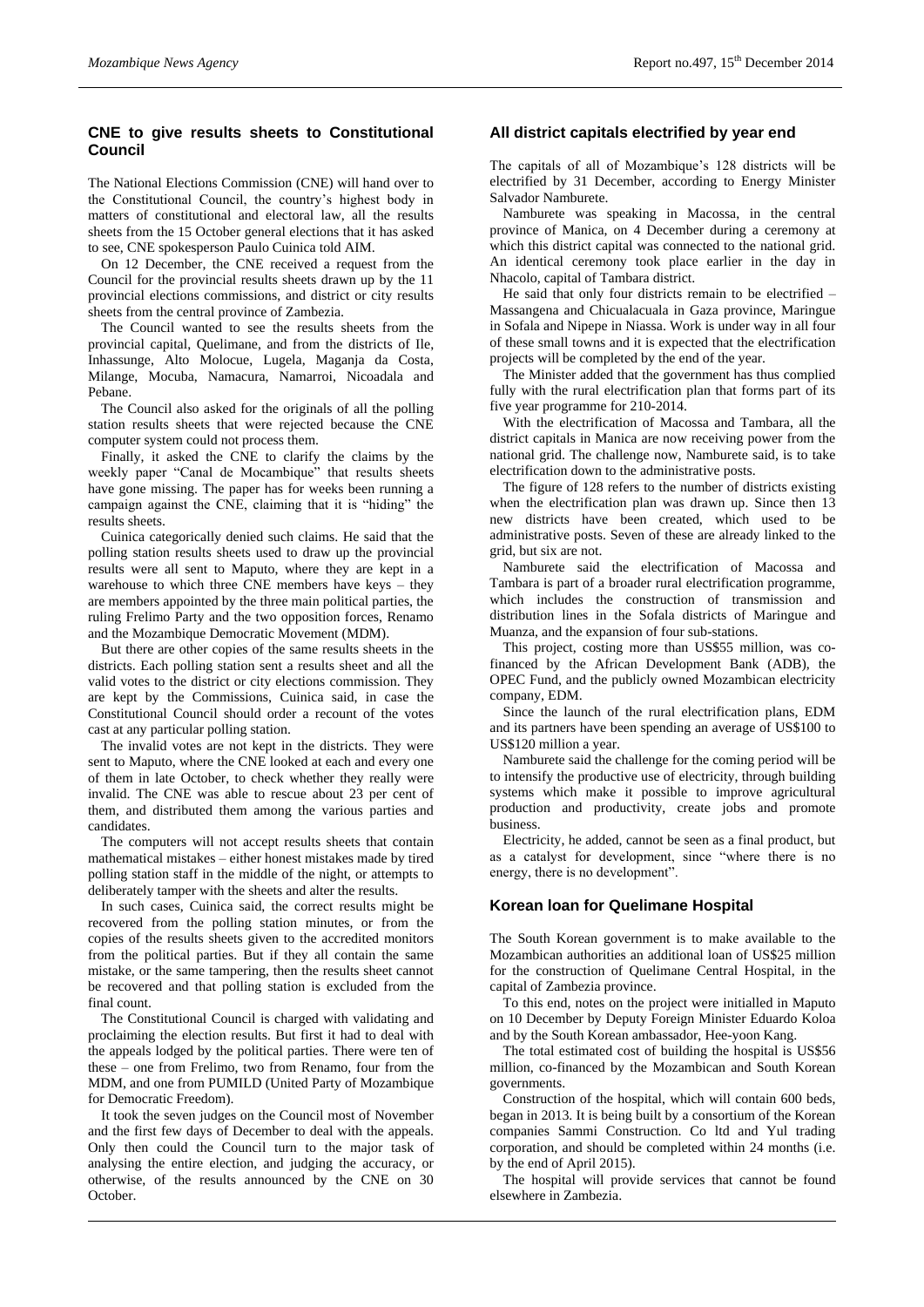# **Deputies' Privileges bill passed**

The Mozambican parliament, the Assembly of the Republic, on 4 December passed the final reading of a bill increasing the benefits and privileges of parliamentary deputies.

The bill had been passed in May, but caused a storm of protest among civil society bodies leading to organised protests against "legalised theft" and "luxury deputies".

President Armando Guebuza took the protests seriously and vetoed the bill, sending it back to the Assembly for reexamination. He also vetoed a separate bill granting additional rights to the President of the Republic during and after his term of office.

President Guebuza told the Assembly that the bills needed to be re-analysed "paying special attention to the negative socio-economic impact they could cause, and the financial and budgetary difficulties in complying with them".

But the parliamentary group of the ruling Frelimo Party overrode Guebuza's veto, and pushed through both bills. Overcoming a presidential veto requires a two thirds majority in the Assembly, which Frelimo, holding 191 of the 250 seats, can muster on its own.

The two opposition parties, Renamo and the Mozambique Democratic Movement (MDM), had originally voted for the increase in parliamentary privileges but, faced with the public outcry, they changed their minds.

Frelimo was irritated that opposition members of the Assembly's Constitutional and Legal Affairs Commissions voted in favour of the re-examined bills in the Commission, but against in the Assembly plenary.

"Renamo voted in favour in the Commission, because there are no journalists and cameras in the Commission", accused Frelimo deputy Caifurdine Manasse.

For Renamo, deputy Carlos Manuel retorted "we voted against this bill because of the concerns raised by civil society bodies whom we represent."

The bill passed with the 188 Frelimo deputies present voting in favour and the 36 opposition deputies in the chamber voting against. It will now go back to President Guebuza and, with his veto over-ridden, he has no choice but to promulgate it.

A deputy who has served three full parliamentary terms, and has paid 13 per cent of his or her basic wage in social security contributions, is entitled to a full pension equivalent to 100 per cent of the salary for the highest parliamentary post occupied. The pension will rise every year, just as the salaries of serving deputies rise.

Deputies who have only served for two terms also receive the full pension but only when they reach the official retirement age, or have worked for the state, in one capacity or another, for 35 years. After the former deputy has died, their immediate family inherits the pension.

The "reintegration allowance" is a lump sum of 75 per cent of the deputy's basic salary for every year served in parliament. For a deputy who has served for 15 years, this sum could easily be in excess of US\$300,000.

Other rights of deputies include purchasing a light vehicle free of customs duties and other taxes, the right to carry a gun for personal defence, and medical care. If this is in the National Health Service, it is free of charge – but deputies may also use private health care, when justified, and the Assembly will pay 75 per cent of the cost.

Former deputies may also import a vehicle free of tax. In one slight concession to public opinion, the bill was amended to make it clear they can only do so once.

The only right entirely removed after President Guebuza's

veto was the right of every deputy to an office and a house in the "parliamentary citadel". This is a parliamentary complex which may eventually be built in the municipal district of Katembe. But currently it does not exist, and so rights to houses and offices there are purely theoretical.

#### **Bill passed on leader of second party**

The Assembly of the Republic on 4 December passed the second and final reading of a bill which creates the post of "Leader of the Second Largest Party in Parliament".

The post is roughly equivalent to that of "Leader of the Opposition" in countries which have a Westminster style parliament. But in the Mozambican case the "Leader" concerned does not necessarily sit in parliament.

The first person to benefit will certainly be Afonso Dhlakama, leader of the largest opposition party Renamo. Dhlakama has never stood for a seat in the Assembly, running only for the presidency, losing in five successive presidential elections.

The bill passed easily with the combined votes of Renamo and the ruling Frelimo Party. The five deputies present from the Mozambique Democratic Movement (MDM) abstained, protesting against the cost of the new position.

The estimate from the Finance Ministry is that the Office of the Leader of the Second Largest Party will cost the 2015 state budget 71.6 million meticais (US\$2.3 million).

Under this bill Dhlakama will have the right to a state salary, and the usual range of monthly allowances that senior state figures receive. He will have an official residence, an official car and a full equipped office with staff. He will also be able to purchase a vehicle for his personal use, free of duties and tax.

He will be entitled to medical care, first class air travel, diplomatic passports for himself and his immediate family, and special protection and security.

He cannot be brought to trial, except with the consent of the Council of State, an advisory body to the President of the Republic, and if he is charged with any crime, the case will be heard by the Supreme Court.

The only duties listed are that the Leader of the Second Party in Parliament must attend meetings of the bodies of which he is a member, inform the President of any official travel abroad, and "put the national interest above all others"

## **Japan donates rice**

Japan has offered Mozambique rice valued at US\$6.2 million to support the country's food security.

Deputy Foreign Minister Eduardo Koloma and Japanese ambassador Azira Mizutani signed an agreement to this effect in Maputo on 5 December.

Thanking the Japanese government for its longstanding assistance in food security, Koloma said the rice will be sold, and the resulting funds will be deposited in a bank account in Japan. Later the two governments will decide how the money should be used.

For his part, the ambassador said that the offer arises in response to a greater than expected shortfall in rice production in Mozambique because of floods in 2013.

"I hope that this aid will become another fundamental corner stone for the well-being of Mozambique, and will strengthen our bilateral cooperation", he said.

Japan began sending food aid to Mozambique in 1977, and to date the value of this aid is in excess of US\$170 million.